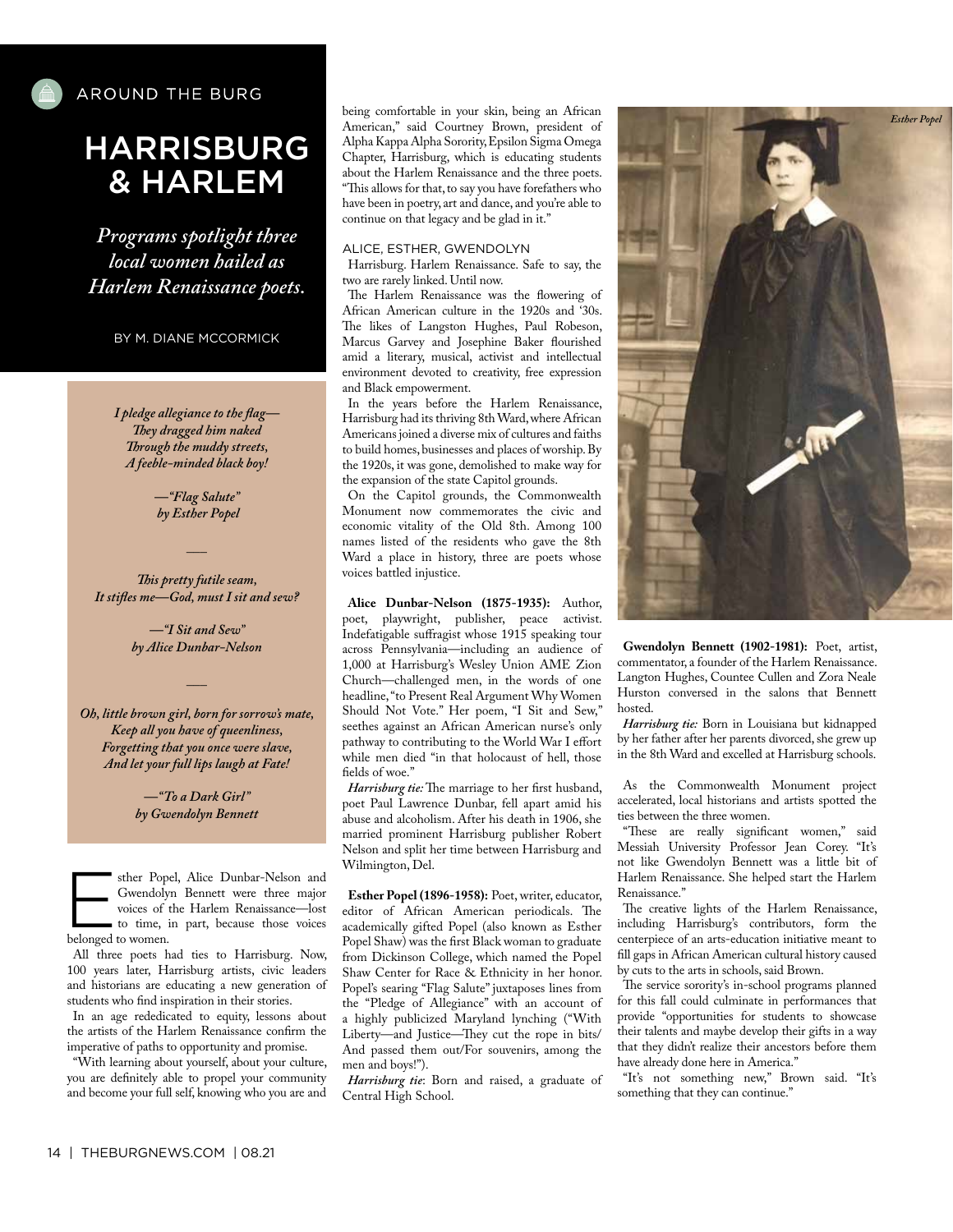## "THIS HAPPENED HERE"

For students, shining a light on women from Harrisburg who built national followings through uncompromising words inspires the realization that others have blazed a path, said Brown.

"They can be engaged in the arts in this way, and it gives them some commonality to say, 'I can lead from where I am because other people have done it,'" she said.

For girls, Brown added, the women offer "mentorship through history. They're seeing themselves, and they're also seeing that there's opportunity, especially when times arise again that you're looking at the difficulties of sexism in America. They're able to see that they can propel through those difficulties and obstacles and stand on top of their felds, be it athletics, be it science, be it entertainment."

Bennett and Popel defnitively answer the question, "Can anything good come out of Harrisburg School District?" said Sharia Benn, founder, president and executive artistic director of Sankofa African American Theatre Company.

"This happened here," she said. "Esther would not have been what she became if she had not been here. I continue to be amazed. In the face of exclusion and adversity, she still rose. These women are phoenixes." Give today's students the same access and opportunity, Benn added, and they, too, can develop "creative legacies of honor and legacies that honor our present, our past and will refect our future."

## CONDUITS FOR EDUCATION

Benn had a "wait a minute" epiphany while developing her play, "Voices of the Eighth." It was approaching 2020, a year of elections and census. Culling sources from the 100 Voices/ Commonwealth Monument Project, she spotted the three poets and the parallels to our times.

"These women spoke to the importance of being counted," Benn said. "They addressed the importance, as a woman, of being seen as a valuable member and contributor to their society and to politics and to policymaking."

Benn wrote Bennett and Popel into "Voices of the Eighth" (a.k.a. "VOTE"), presented for students and audiences throughout the area. As a pandemicyear follow-up, Benn created a virtual presentation, "Do You Know Me?" featuring Dunbar-Nelson and her most famous poem, "I Sit and Sew." That presentation, with talkback and study guide, reached 2,500 students and teachers.

The women's poetry—including Bennett's powerful "To a Dark Girl"—enraptures students already accustomed to word slams and rap, said Benn.

"Being able to use those rhythms presented with words is engaging," Benn said. "They're hearing history that they've never heard before, never encountered before, didn't even think was possible." Brown experienced the power of that connection with a group of St. Stephen's School boys, seemingly too cool to engage in a workshop with renowned poet Nikki Grimes. Then they used the poetry of the Harlem Renaissance to inspire their own raps, and they were all in.

"Tis was a way to showcase their talents, to show that music is not only rhythmic, but it's also a way to express yourself as a writer," Brown said.

In the coming year, Benn hopes to explore the characters more fully in a "VOTE Part Two," Because their calls for human rights and dignity continue.

"It's sad but true," she said. "They're calling out for equality, for compassion, for justice and also to other African Americans, particularly women, to fght for freedom, to recognize the beauty that is in us as a people, to celebrate that. It's also an appeal to humanity to live and fght for the marginalized, to recognize that an inclusive and respectful society is the most healthy and progressive and successful society."<sup>O</sup>

*For more information on Alpha Kappa Alpha Sorority, Epsilon Sigma Omega Chapter, visit www.akaepsilonsigmaomega.com.* 

*For more information on Sankofa African American Teatre Company, visit www.sankofatheatrehbg.com.*

*Images courtesy of Messiah University.* 

| <b>Scrapbooks by Alice Dunbar Nelson</b> |  |  |
|------------------------------------------|--|--|
|                                          |  |  |

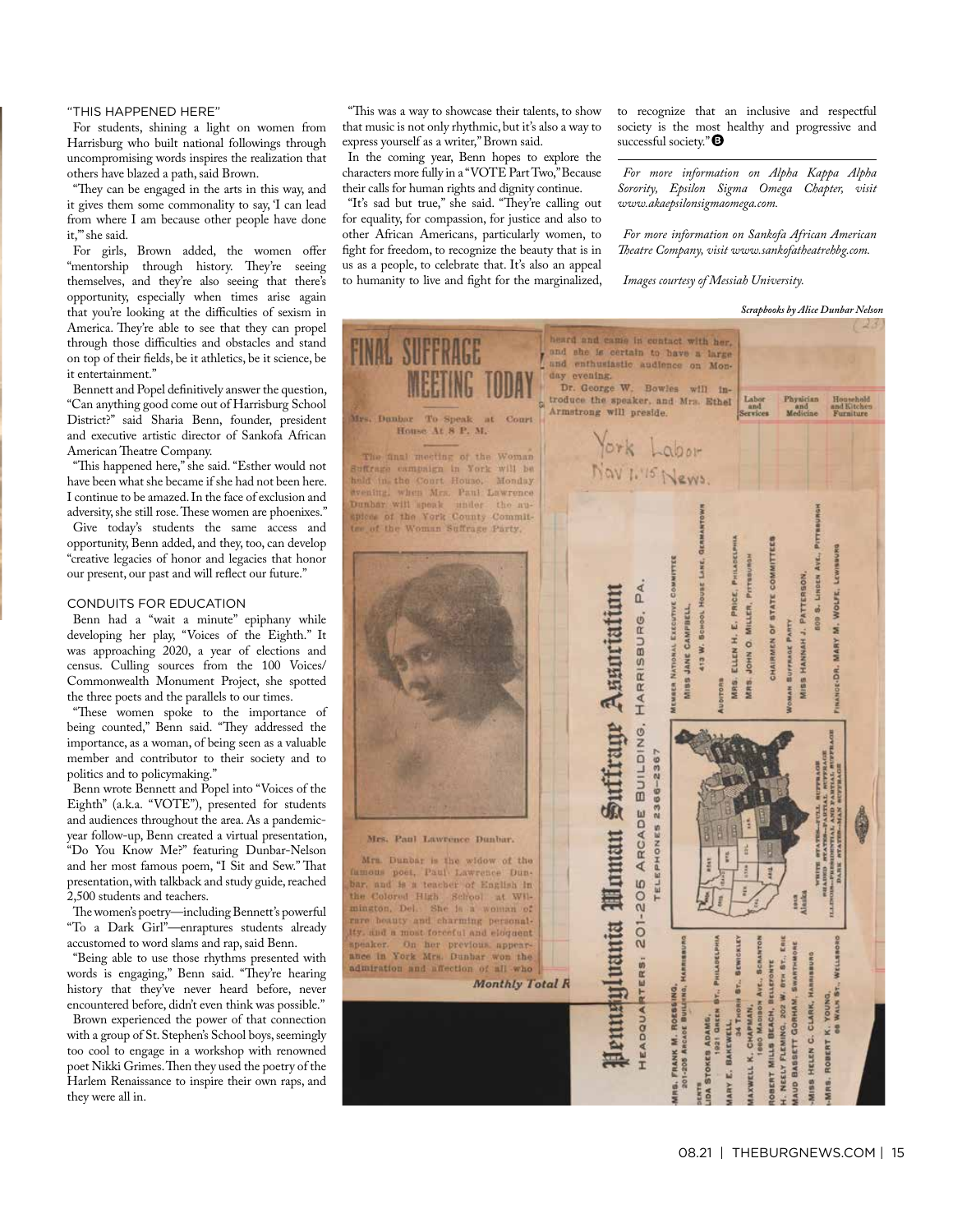## THRIVING, STRIVING

*A new program brings together diverse congregations to dive deep into race, justice.*

BY SUSAN RYDER

here's an old saying that states, "The most segregated places in the world is church on Sunday morning."

So says Rev. Dr. David T. Miller, quoting Martin Luther King, Jr. Miller pastors Wesley Union AME Zion Church in Harrisburg, the oldest African American congregation in the city.

Recently, Miller and congregation representatives, along with 11 other churches, have begun participating in Messiah University's "Thriving Together" program.

The two-year program, funded by the Lilly Endowment, is bringing together diverse area congregations across geography, race and politics to participate in anti-racism training, learn about geographic racial boundaries, study theologies of justice and reconciliation, and examine their own tradition's mission and values.

Eventually, they will take a bus tour to areas of civil rights history in the South.

"At the end of our time, our participating congregations would have a deeper understanding of the ways that their own church participates in the racial ecosystem of our region, number one," said Drew Hart, Messiah professor and program codirector. "They would have a better understanding of their church, in their traditions' racial history. And they would have refreshed and reimagined their ministries to engage the challenges that we face in our current society today."

Each group has a particular hope for their congregation.

"My hope and my expectation is that we'll be able to deepen our roots in the community, but also work together with other congregations, around racial injustice, to become better advocates for the city and racial justice," said the Rev. Canon Kate Harrigan, rector at St. Paul's Episcopal Church.

Racial justice conversations, in the context of church, would also include discussing the hard truth that, throughout history, the church has played a signifcant role in promoting racial injustice.

The Bible itself was used as a tool and weapon to enslave people, to defne discrimination, to enforce laws, and to tell individuals that what we're doing, we're doing because this is what God would have us do," Miller said.



## RECONCILIATION, ACTION

The journey through this program will not be an easy one.

Congregations will talk openly about race, in a way that they may not have before and learn facts that they didn't know. These facts include:

- On the west shore, many neighborhoods had racially restricted deeds that limited the people who could buy a home based on race, religion or ethnicity.
- The KKK and other white supremacist groups have had a long history in Pennsylvania.
- At Wesley Union AME Zion, church property was simply taken from them, on two separate occasions, without any recourse or compensation.

"That part of this program is kind of reckoning with history," said Josiah Ludwick, associate pastor of Harrisburg First Church of the Brethren on Hummel Street. "Having experts and people who've done the scholarship in those areas to help guide us through that process is really exciting."

Talking and learning is just one aspect of the program. The second involves reconciliation and action.

"We need to be about the work of reconciling broken relationships in our world," said Brian Smith, program co-director. "And part of that is, of course, dealing with the history and legacy of racial inequalities in this country."

Each participating congregation will receive a small grant at the end of the two years to develop or revitalize racial justice initiatives, Smith said.

Thirty churches applied for the program, more than double what the program could manage and many others expressed interest.

Hart and Smith both believe that the murder of George Floyd last year demonstrated to congregations a problem they could no longer ignore, heightening interest in the program.

That just affirmed for us two things: the validity of our program and the good work that people are already doing," Smith said. "It demonstrated that this is a thing that churches already have in their frame."

## CALLING US

Racism can be viewed as a political topic, and some churches shy away from tackling the issue.

"If churches, in particular, are going to say that they're committed to the God revealed in scripture, then that's the same God that says to let justice roll down like waters and righteous, like an ever fowing stream, right?" Hart said. "And so still, that's the kind of work we should be about as Christians."

Other churches dive right into what they consider their work, Harrigan said.

"There's a very tenuous line between political and mission," she said. "And I think we, you know, the world walked on that line last year. And, for some, anything that had to do with Black Lives Matters or George Floyd was too political for church. St. Paul's, we think of that as church. That's what God is calling us to respond to."

According to Miller, rather than churches staying away from controversy, they are uniquely situated to create the kind of reconciliation that is promoted through the "Thriving Together" program. He said that he's looking forward to another, better time.

"When both parties, whether you're black or white, say, 'I'm sorry. I was really ignorant to that. I never looked at it that way,'" he said. "And have an understanding of other pieces, learning one another's culture."

Rather than segregated from one another, churches connecting in "Thriving Together" will discuss hard issues and will likely feel uncomfortable and challenged.

"I think the church in general is on a precipice, and we can go either way in that precipice," Harrigan said. "We can either kind of tumble back and fall into being a very inefective institution. Or we can strive forward. We can become one of the most efective institutions, not imposing our theology or belief system so much as encouraging justice, equity, love and hope." $\pmb{\Theta}$ 

*For more information on "Triving Together," visit www.messiah.edu/info/23582/thriving\_together.*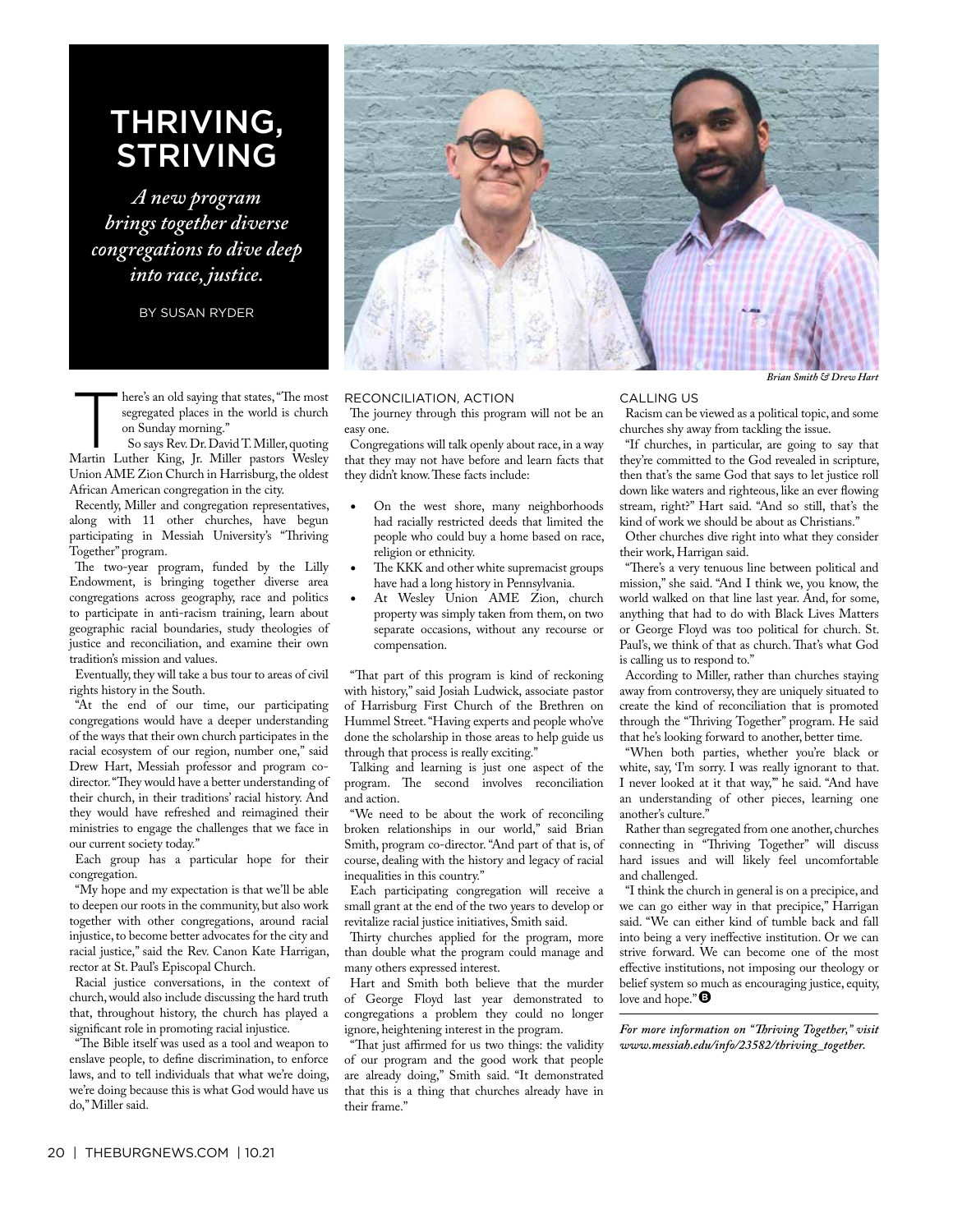## MAMA'S BOYS

*Documentary tells the stories of young lives lost to gun violence in Harrisburg, through the words of their mothers.*

## BY MADDIE GITTENS

t was 2014 when Harrisburg-area resident Shanelle Baltimore received a panicked call from her youngest son, who screamed on the other end that someone had been shot.

 $\overline{\phantom{a}}$ Over seven years later, Baltimore can still recall every detail of that night. She remembers the conversations leading up to the shooting, the exact times she made phone calls to relatives, and the waiting room at the hospital, fooded with friends and family.

 But of course she remembered everything—it was the night her frstborn son died. Every morning since, Baltimore kisses a framed picture of Hauson Baltimore-Greene Jr., better known as "Choppy," the nickname the family gave him after his dad, "Big Chops." There are reminders of him everywhere, she said. The family celebrates Hauson's birthday in November and the day that he passed, Jan. 18, every year. Conversations about Hauson will trigger laughter and tears, but are largely kept between family members and close friends.

When Hauson's cousin, Lawrence Greene, approached her about sharing her story for a documentary he was making, Baltimore was not interested. It would be too painful, and she didn't know if she was ready to share his story with the world, even years later. When Green asked again, she considered it and decided to give it a try for Hauson.

As soon as she walked into the flming room, she was surrounded by other Harrisburg mothers who had lost sons to gun violence. It was like being at a family reunion, she explained.

"I felt like no one understood my pain and anger," she said. "But being in a room of other mothers who went through the same thing brought comfort to my heart. I felt like this is something I had to do."

## TELLING THEIR STORIES

Greene, of Eli Greene Films, expects to release his flm, "Our Boys," late this summer. It'll be the second documentary he has produced, this one building off of the last.

His frst flm, "Torin," followed the life and death of Middletown high school student Torin Dworchak who was bullied and eventually shot and killed.

After seeing the efect the flm had, impacting the community and raising over \$20,000 for anti-bullying charities, Greene wanted to continue the story—this time in his hometown.

"I feel like maybe this is what I'm supposed to be doing," he said. "Tis happens to so many people in Harrisburg. Their stories have to be told."

Greene reached out to a few mothers he knew who had sons who were lost to gun violence in the city. But word spread and, soon enough, Greene had a room full of mothers and family members sharing the stories of their sons, brothers, grandsons and friends.

Like Baltimore, many of these mothers hadn't talked much about their sons' stories—it was painful. Sharing their experiences on camera was defnitely not easy—Greene could tell. They often had to take breaks from filming.

"I was very emotional," Baltimore said. "But this was something I had to do. Tis isn't about me; it's about my child and other young people in our community."

In addition to Baltimore, four other mothers shared the stories of their sons who were killed by gun violence. This includes Jowanna Howze, the mother of Jawan Washington; Cheryl Hughes, the mother of Malik Mundy and Charles Tate Jr.; Shawanna Plummer, the mother of Ty'Jerell Curry; and Monica Gallmon-Hill, the mother of Rashaad Gallmon.

Grandmother Saundra Jackson also tells her grandson, Chay'nce King-Henderson's, story, and Fla Richardson shares her older brother, Anthony Richardson Jr.'s, story. Rep. Patty Kim (D-103) also makes an appearance to tell Jason Hill's story, as it was still too painful for his mother to be interviewed.



*Young men featured in "Our Boys."*

Throughout the documentary, viewers get to know the young men through archive video footage, as well as through their mothers' and family members' testimonies. There are smiles and happy memories, but there's also grief and tears. It's a film that will likely weigh heavily on its audience. But that's part of Greene's reasons for making it. He wants people to sit with that sadness and weight, to see a perspective that they might not have before.

"The city has to see the pain that these mothers are going through," he said. "My goal is healing, not just for the mothers, but for the whole community."

### GRIEF & RELIEF

To Greene, "Our Boys" is more than a project; it's personal. He knows several of the mothers in the flm. It was tough for him at times, too, listening to the mothers pour out their hearts, which were broken for their sons.

"I always try to make sure everyone feels comfortable," he said. "It was hard for a lot of them. It was very emotional for me, too."

Baltimore had to work through the feelings of grief that had stuck around since 2014. And then there were the anger and trust issues she had. She didn't even have the comfort of justice to hang on to. Hauson's killer was never found.

Hauson was in high school when he passed. Baltimore never got to see him go to prom, graduate or choose a college.

Releasing her story, sharing her son with the world—it was scary. But it was healing, too. "It gave me a sense of relief," she said. "The grieving process never goes away, but he's definitely here in our hearts.'

Greene hopes the flm will help other mothers process their pain and heal. And for those who don't share the same story of loss, Greene hopes it will give them a new perspective.

"I really hope everyone watches this film," he said. "The stories that you're going to hear are life changing."

*For more information about "Our Boys" or to watch the trailer, visit www.eligreeneflms.com.*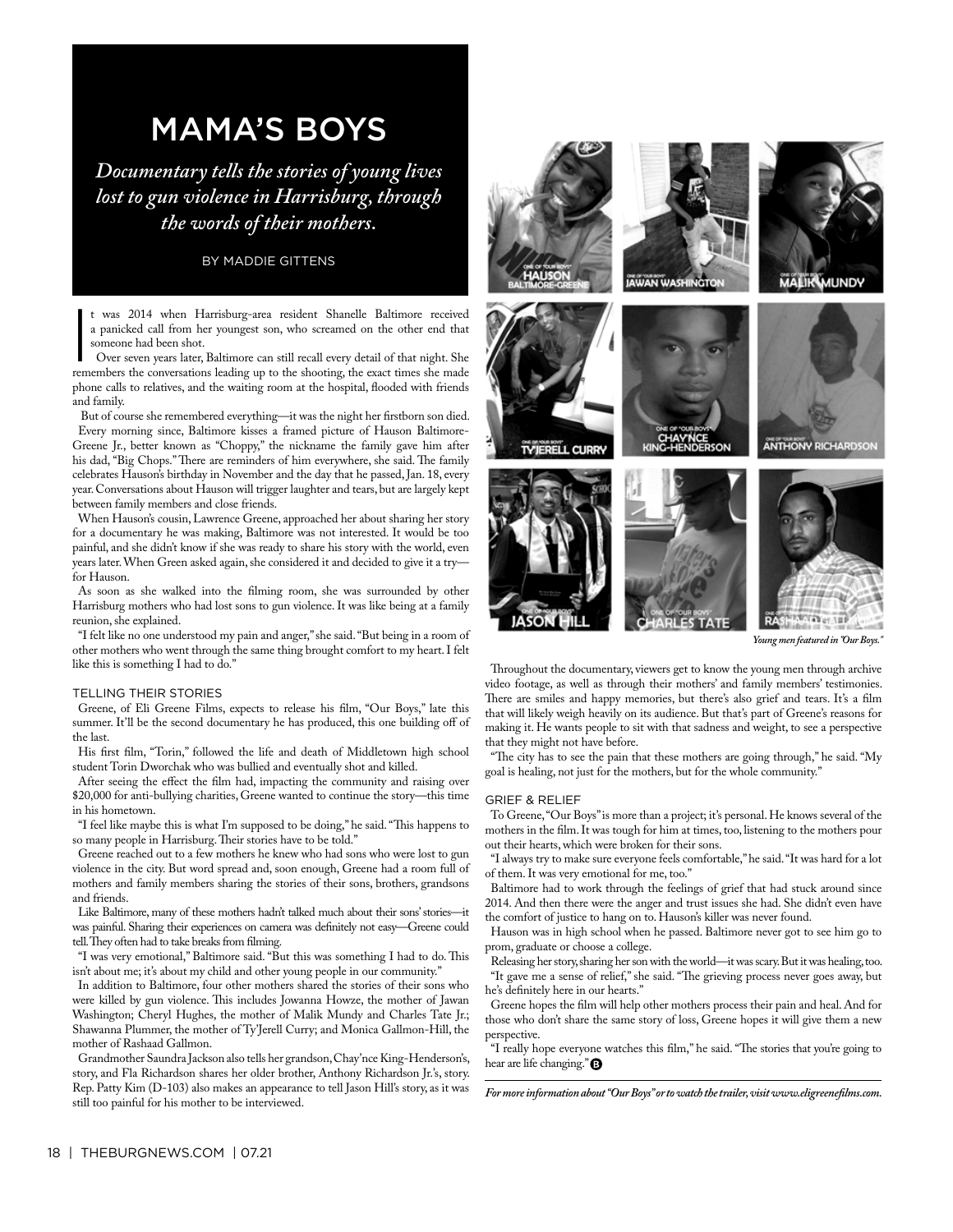# STYLE TO DYE FOR

*Kids In Color makes a family business out of tie-dyeing one-of-a-kind pieces.*

BY MADDIE GITTENS

aina Yates never considered herself an artsy person.

But when she saw someone wearing a cool tie-dyed shirt, she thought, "I could do that."

Raina bought a craft store tie-dye kit and gave it a shot. That's when she knew she had found something she loved.

"I tie-dyed everything I could get my hands on," she said.

Soon, her whole family was involved. Her husband Quincey began watching YouTube videos on tiedyeing during his breaks at work. And, of course, they got their boys, Cameron, 8, and Julian, 4, in on the action.

"We think it's the coolest thing—art you can wear," Raina said.

About two years ago, the family started Kids In Color, a custom tie-dye streetwear business. Since then, they've sold their colorful shirts, hats and hoodies all over the city at festivals and pop-ups like the HBG Flea and Small Business Saturday.

Customers have a few options when it comes to getting their hands on a Kids In Color piece. They can purchase clothing that has already been handdyed or they can request custom pieces, choosing the colors and style they prefer. People can even bring in their own items, even stained shirts, to be revamped with tie-dye. Kids In Color especially loves upcycling thrifted and vintage clothing, Raina said.

One thing is for sure—whatever you get, it will be one of a kind.

For Raina, creating a unique work of art means splattering, dripping and squirting dye, mostly at random. It's like therapy for her, she said.

"I try to incorporate what I'm feeling into it," she said. "I try to put a piece of myself into my art."

Quincey is often more methodical—scrunching, twisting, folding and rubber-banding shirts to create unique patterns.

The basement of the Yates' home has become a tie-dye workshop, the kids helping with pieces too. Cameron's been known to go to school with colorstained fngers, Quincey said.

"The reason this has worked and lasted for us is because we can all do it together," Raina said.

The positive family aspect of the business is part of why Andrea Grove, owner of Elementary Coffee Co., loves working with Kids In Color.







For the past year, Kids In Color has dyed and bleached Elementary's logo T-shirts.

"People love the tie-dye and the fact that they're all distinctly diferent," Grove said. "It's been really tough to keep them in stock."

She added that Raina and Quincey are some of the most passionate people she has ever met and that it's been wonderful partnering with another small Harrisburg business.

"They would have to decide they didn't want to tie-dye anymore for us to not work with them," Grove said.

But according to Raina, she doesn't see that happening anytime soon.

"Even if I never sold another piece, I would probably still keep tie-dying," she said.

In addition to pop-up shops, Kids In Color has attended events and visited schools to hold workshops for kids on tie-dyeing. They also teach kids about entrepreneurship and making money through art. It's

*T-shirts at Elementary Cofee Co.*

a huge part of their mission—introducing kids to an art form that allows them to express themselves. They teach them a lesson they learned themselves—that art is more than just drawing or painting.

This all ties into the name of their business: Kids In Color. It's a nod to their boys, who they refer to as the face of their brand, but it also refers to the childlike creativity that tie-dying requires.

"It's that freedom of when you weren't afraid to express yourself in whatever way feels right," Quincey said. <sup>1</sup>

*To purchase or view Kids In Color's custom tie-dyed pieces, visit www.shopkidsinc.com. For more information on upcoming pop-up sales, fnd them on Facebook. Photos courtesy of Cody Rager.*

HBG SMALL BUSINESS ARTICLES ARE PROUDLY SPONSORED BY:Select Capital Commercial Properties, Inc.